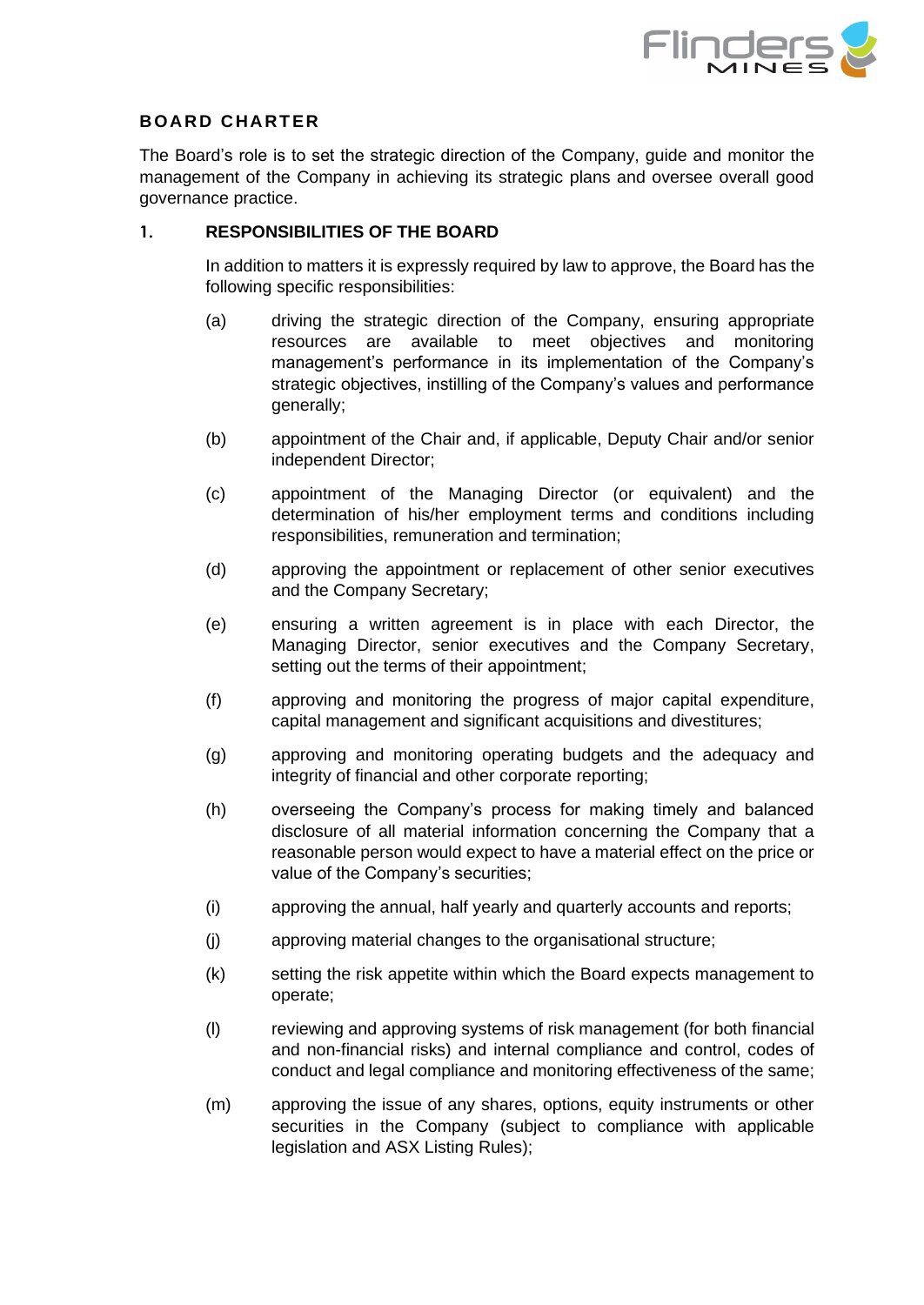- (n) ensuring a high standard of corporate governance practice and regulatory compliance and promoting ethical and responsible decision making;
- (o) regularly reviewing the division of functions between the Board and management to ensure it continues to be appropriate to the needs of the Company;
- (p) satisfying itself that an appropriate framework exists for relevant information to be reported by management to the Board;
- (q) whenever required, challenging management and holding it to account;
- (r) satisfying itself that the Company's remuneration policies are aligned with the Company's purpose, values, strategic objectives and risk appetite;
- (s) recommending to shareholders the appointment of the external auditor as and when their appointment or re-appointment is required to be approved by them (in accordance with the ASX Listing Rules) (see Section 3 below); and
- (t) meeting with the external auditor, at their request, without management being present.

In addition to formal reporting structures, members of the Board are encouraged to have direct communications with management and other employees within the Group to facilitate the carrying out of their duties as Directors.

#### **2. RESPONSIBILITIES OF MANAGEMENT**

The Board shall delegate responsibility for the day-to-day operations and administration of the Company to the Managing Director (or equivalent), including:

- (a) Implementing the Company's strategic objectives and instilling and reinforcing its values, while operating within the values, codes of conduct, budget and risk appetite set by the Board.
- (b) Developing business plans, budgets and strategies for the Board's consideration and, to the extent approved by the Board, implementing these plans, budgets and strategies.
- (c) Ensuring appropriate funding arrangements are in place for Company activities.
- (d) Operating the Company's businesses and operations within the parameters set by the Board from time to time and keeping the Board informed of all material developments relating to the businesses and operations to enable the Board to perform its duties.
- (e) Where proposed transactions, commitment or arrangements exceed the parameters set by the Board, referring the matter to the Board for its consideration and approval.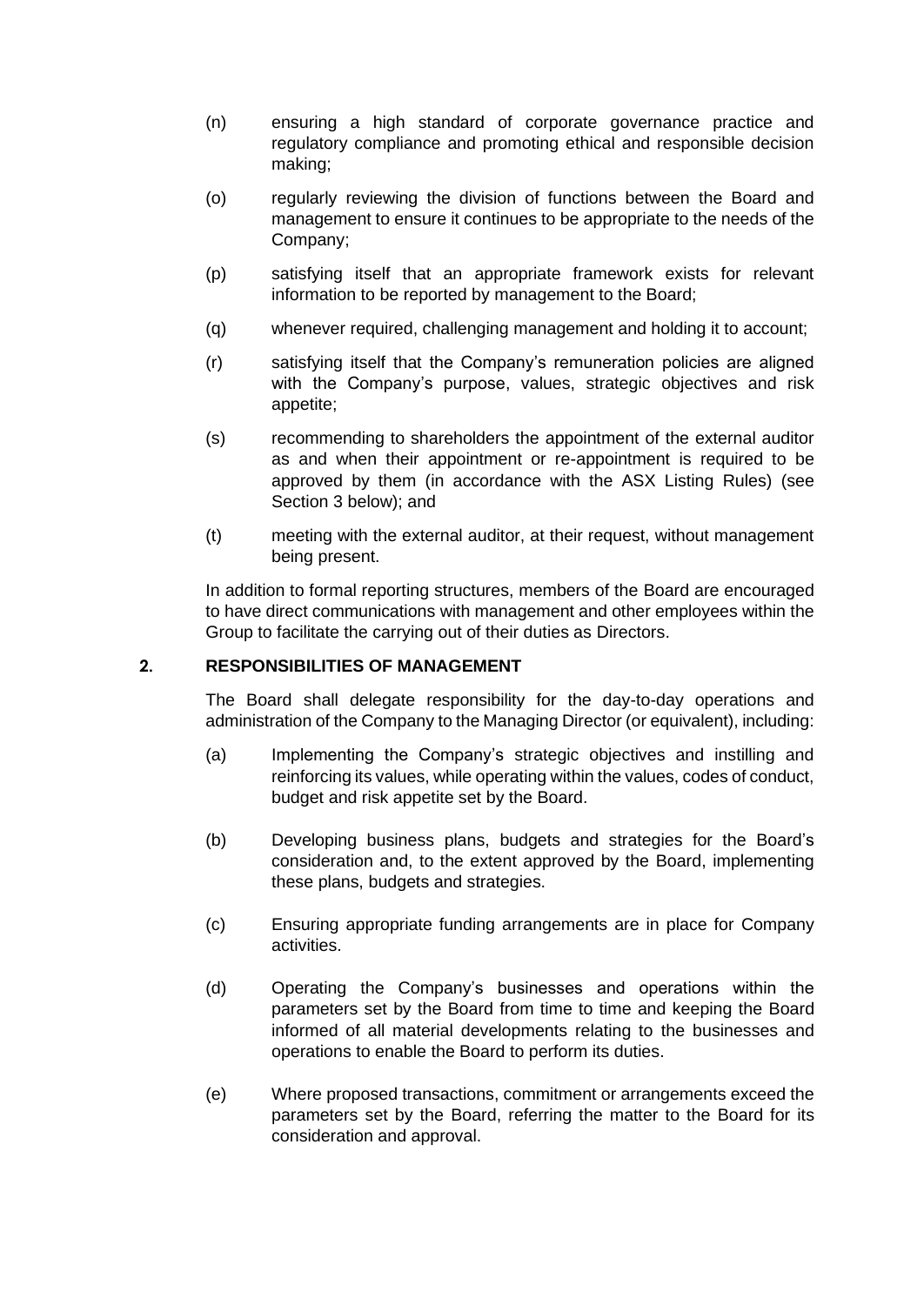- (f) Identifying and managing operational and other risks and, where those risks could have a material impact on the Company's businesses and operations, formulating strategies for managing these risks for consideration by the Board.
- (g) Managing the Company's current financial and other reporting mechanisms to ensure that these mechanisms are functioning effectively to capture all relevant material information on a timely basis.
- (h) Implementing the Company's internal controls; establishing procedures for monitoring these controls; and ensuring that these controls and procedures are appropriate and effective.
- (i) Taking all reasonable steps to ensure that the Board is provided with accurate and sufficient information regarding the Company's operations on a timely basis and, in particular, that the Board is made aware of all relevant matters relating to the Company's performance (including future performance), financial condition, operating results and prospects and potential material risks so that the Board is an appropriate position to fulfil its corporate governance responsibilities.
- (j) Implementing all policies, procedures and codes approved by the Board.

## **3. PROCEDURE FOR SELECTION, APPOINTMENT AND ROTATION OF EXTERNAL AUDITOR**

The Board is responsible for the initial appointment of the external auditor and the appointment of a new external auditor when any vacancy arises, as per the recommendations of the Audit and Risk Committee (or its equivalent). Any appointment made by the Board must be ratified by shareholders at the next Annual General Meeting of the Company.

#### **Selection Criteria**

(a) Mandatory criteria

Candidates for the position of external auditor of the Company must be able to demonstrate complete independence from the Company and an ability to maintain independence through the engagement period. Further, the successful candidate must have arrangements in place for the rotation of the audit engagement partner on a regular basis.

(b) Other criteria

Other than the mandatory criteria mentioned above, the Board may select an external auditor based on criteria relevant to the business of the Company, such as experience in the industry in which the Company operates, references, cost and any other matters deemed relevant by the Board.

# **4. COMPOSITION OF THE BOARD**

(a) The Board should comprise Directors with a mix of qualifications, experience and expertise which will assist the Board in fulfilling its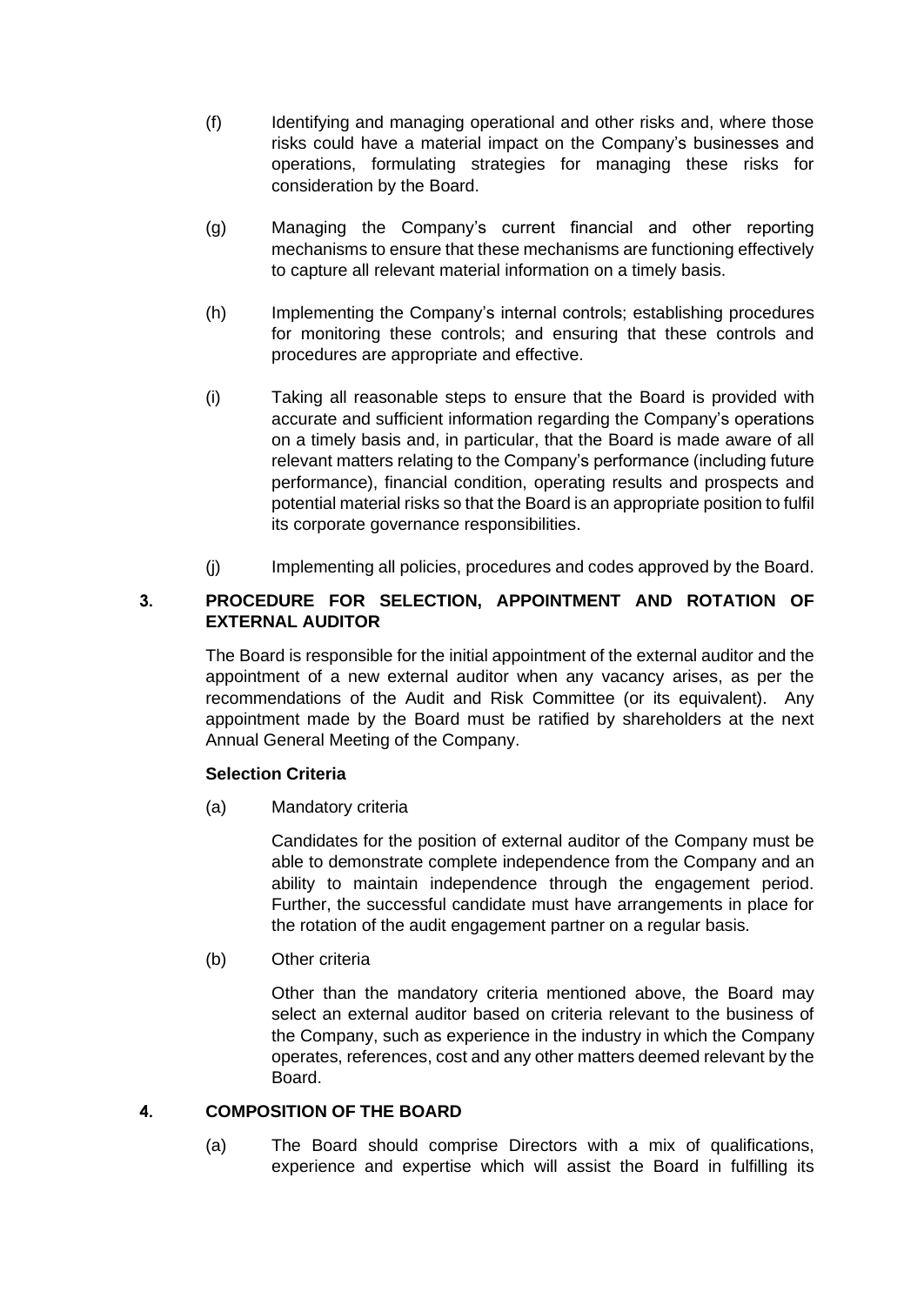responsibilities, as well as assisting the Company in achieving growth and delivering value to shareholders. The Board has developed a Skills Matrix and the composition of the Board is to be reviewed regularly to ensure the appropriate mix of qualifications, experience and expertise is present.

- (b) In appointing new members to the Board, consideration is given to the ability of the appointee to contribute to the ongoing effectiveness of the Board, to exercise sound business judgement, to commit the necessary time to fulfil the requirements of the role effectively and to contribute to the development of the strategic direction of the Company. In determining new members to the Board the following process shall occur:
	- (i) The Nominations and Remuneration Committee (or equivalent) evaluates the range of skills, experience and expertise of the existing Board. In particular, the Nominations and Remuneration Committee (or equivalent) is to identify the particular skills that will best increase the Board's effectiveness. Consideration is also given to the balance of independent Directors on the Board.
	- (ii) A potential candidate is considered with reference to their skills and expertise in relation to other Board members. Appropriate background checks as to a candidate's character, experience, education, criminal record and bankruptcy history will be conducted.
	- (iii) If relevant, the Nominations and Remuneration Committee recommends an appropriate candidate for appointment to the Board. Any appointment made by the Board is subject to ratification by shareholders at the next Annual General Meeting;
	- (iv) Formal letters of appointment will be prepared on appointment of a Board member setting out the key terms and conditions relative to the appointment.
- (c) Where practical, the majority of the Board is comprised of independent, non-executive Directors. An independent Director is one who is independent of management and free from any business or other relationship, which could, or could reasonably be perceived to, materially interfere with, the exercise of independent judgement. Independent Directors should meet the definition of what constitutes independence as set out in the ASX Corporate Governance Council Corporate Governance Principles and Recommendations (4<sup>th</sup> Ed.) as set out in Annexure A.
- (d) Directors must disclose their interests. The independence of the Directors should be regularly assessed by the Board in light of the interests disclosed by them.
- (e) Directors are expected to bring their independent views and judgement to the Board and must declare immediately to the Board any potential or actual conflicts of interest. The Board has adopted a Code of Conduct –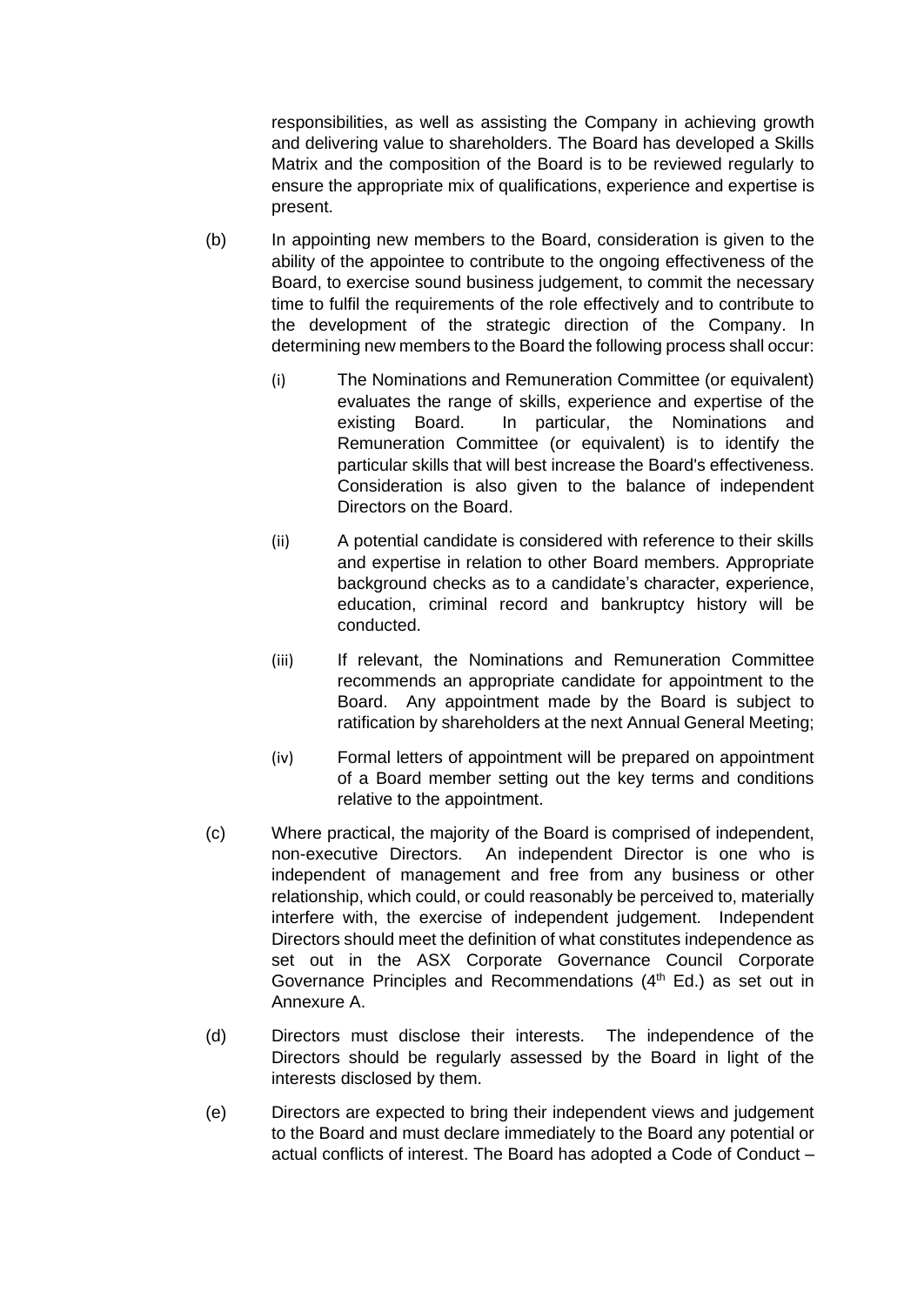Director Conflicts Management Policy, setting out procedures for the Board and its committee to manage conflicts that may arise.

- (f) Directors must declare immediately to the Board, and the Board will determine whether to declare to the market, any loss of independence.
- (g) The Board recognises that Board renewal is critical to performance and the impact of Board tenure on succession planning. Re-appointment of Directors is not automatic, and no member of the Board may serve for more than three years or past the third annual general meeting following their appointment, whichever is the longer, without being re-elected by the shareholders.
- (h) Shareholders shall be informed of the names of candidates submitted for election or re-election as Directors. In order to enable shareholders to make an informed decision regarding the election, the following information shall be supplied to shareholders:
	- (i) biographical details (including competencies and qualifications and information sufficient to enable an assessment of the independence of the candidate);
	- (ii) a statement by the Board as to whether it supports the election or re-election of the proposed candidate(s);
	- (iii) in the case of a candidate standing for election as a Director for the first time, confirmation that the entity has conducted appropriate checks into the candidate's background and experience;
	- (iv) details of any interest, position or relationship that might influence, or reasonably be perceived to influence, in a material respect, their capacity to bring an independent judgement to bear on issues before the Board and to act in the best interests of the Company as a whole rather than in the interests of an individual security holder or other party;
	- (v) Material directorships held in other entities;
	- (vi) particulars of other positions which involve significant time commitments;
	- (vii) the term of office currently served by any Directors subject to reelection;
	- (viii) if the Board considers the candidate independent, a statement to that effect; and
	- (ix) any other particulars required by the ASX Listing Rules or law.
- (i) Prior to the Board proposing re-election of non-executive Directors, their performance will be evaluated by the Nominations and Remuneration Committee to ensure that they continue to contribute effectively to the Board.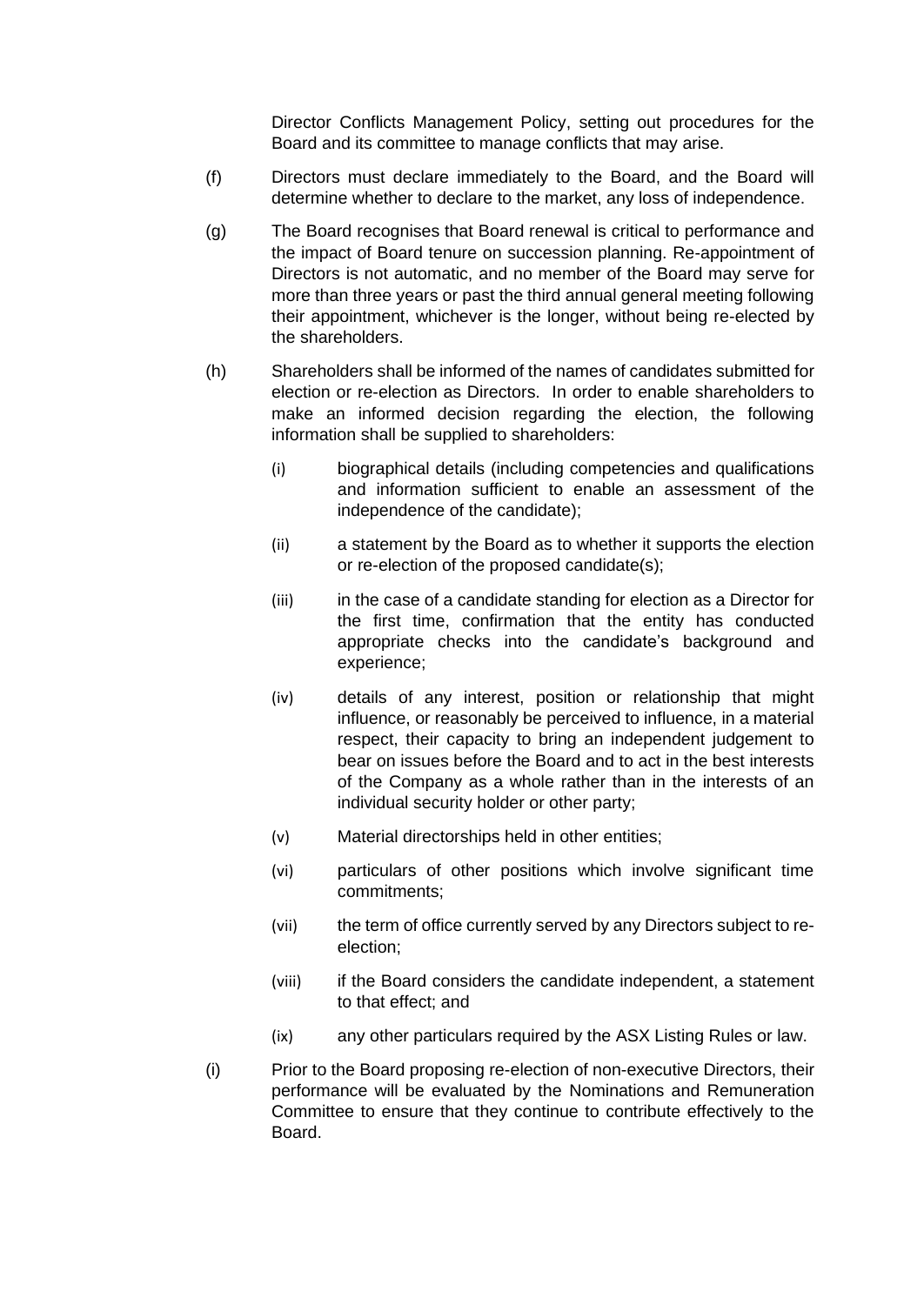## **5. THE ROLE OF THE CHAIR**

- (a) Where practicable, the Chair should be an independent, non-executive Director. If a Chair ceases to be an independent Director, then the Board will consider appointing a lead independent Director.
- (b) The Chair must be able to commit the time to discharge the role effectively.
- (c) The Chair is responsible for the leadership of the Board, ensuring it is effective, setting the agenda of the Board, conducting the Board meetings, ensuring that adequate time is available for discussion of all agenda items, including strategic issues, and conducting the shareholder meetings.
- (d) The Chair should facilitate the effective contribution of all Directors and promote constructive and respectful relations between Directors and between the Board and management.
- (e) In the event that the Chair is absent from a meeting of the Board then the Board shall appoint the Deputy Chair for that meeting.

## **6. THE ROLE OF THE DEPUTY CHAIR**

- (a) Where practicable, a Deputy Chair, if appointed by the Board, should be an independent non-executive Director and should not also be the Managing Director (or equivalent)
- (b) The Deputy Chair must be able to commit the time to discharge the role effectively.
- (c) The Deputy Chair has the following responsibilities:
	- (i) to perform the role and functions of the Chair in the absence of the Chair for any reason;
	- (ii) to be available to facilitate the following matters when and as appropriate and required:
		- (A) Chair succession planning; and
		- (B) approvals and actions required to be performed by the Chair under this charter, or its policies, where the Chair actually or potentially may be compromised due to personal or other conflict of interest; and
	- (iii) at the request of the Chair, to support the Chair in the performance of the role and function of the Chair.

# **7. BOARD COMMITTEES**

- (a) The Board may from time to time, if considered appropriate, establish committees, each with written terms of reference, including:
	- (i) Audit, Risk and Governance Committee; and
	- (ii) Nominations and Remuneration Committee.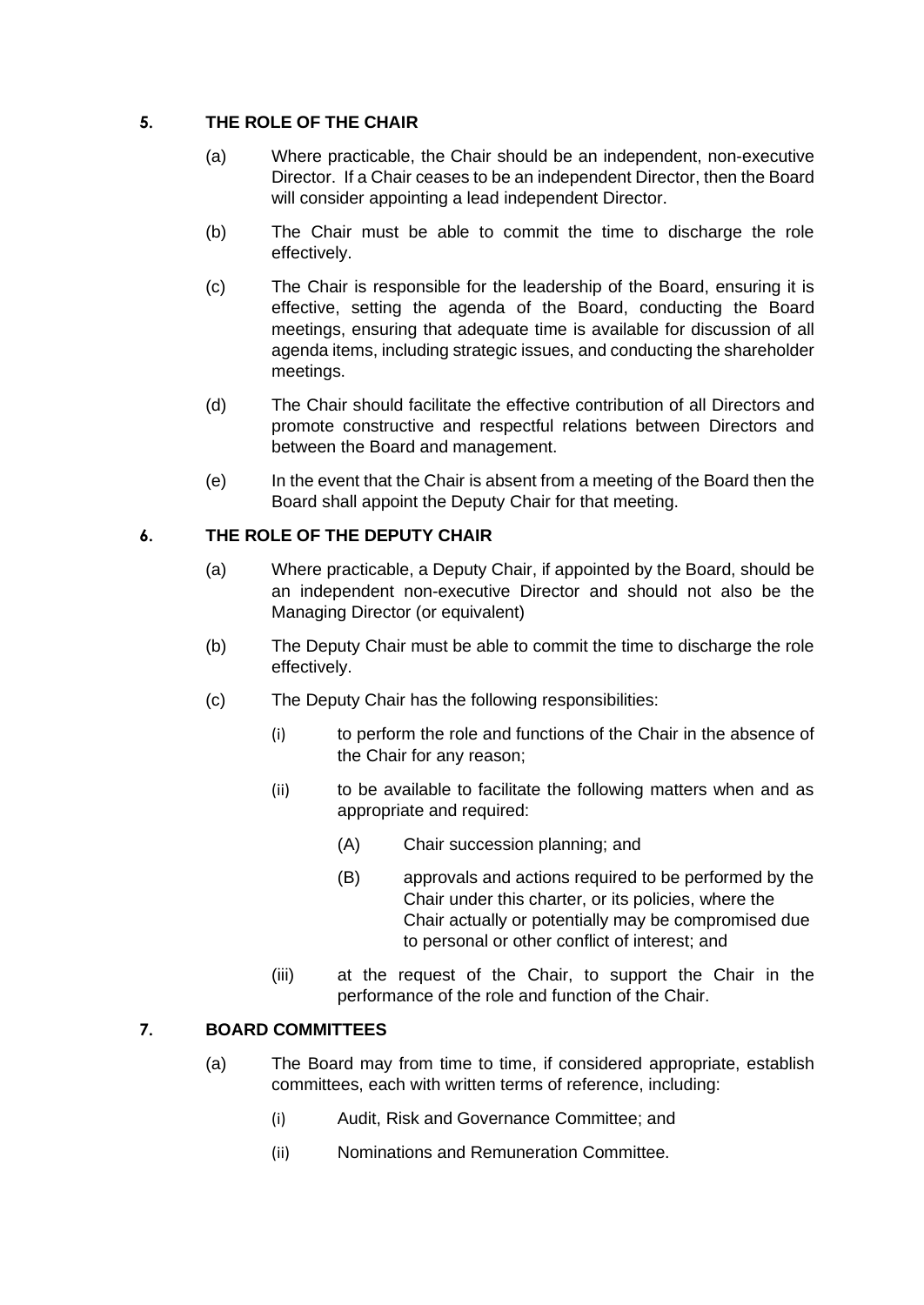- (b) The charter of each Board Committee is approved by the Board and reviewed regularly, including following any applicable regulatory changes.
- (c) The Board will ensure that any Committees are sufficiently resourced and funded to enable them to fulfil their roles and discharge their responsibilities.
- (d) Members of Committees are appointed by the Board. The Board may appoint additional Directors to Committees or remove and replace members of Committees by resolution.
- (e) The draft minutes of each Committee meeting shall be provided to the Board for information at the next occasion the Board meets following such Committee meeting.
- (f) Where the Board does not consider that the Company will gain any benefit from a particular separate committee, the full Board will carry out the duties that would ordinarily be assigned to that Committee under the written terms of reference for that Committee.

## **8. BOARD MEETINGS**

- (a) There must be two Directors present (in person or using any technology approved by the Directors, as permitted by the Company's Constitution) at a meeting to constitute a quorum.
- (b) The Board will schedule formal Board meetings at least quarterly and hold additional meetings, including by telephone, as may be required.
- (c) Non-executive Directors may confer at scheduled times without management being present.
- (d) The minutes of each Board meeting shall be prepared by the Company Secretary, reviewed by the Chair and circulated to Directors as soon as practicable after each meeting.
- (e) The Company Secretary shall distribute supporting papers for each meeting of the Board as far in advance as practicable.
- (f) Minutes of meetings must be included in the Company's minute book within one month of the meeting and approved at the next Board meeting.
- (g) Further details regarding Board meetings are set out the Company's Constitution.

# **9. THE COMPANY SECRETARY**

- (a) The Company Secretary will facilitate the flow of information of the Board, between the Board and its Committees and between senior executives and non-executive Directors, including the timely completion and despatch of Board and Committee papers.
- (b) The Company Secretary will ensure that the business at Board and Committee meetings is accurately captured in the minutes.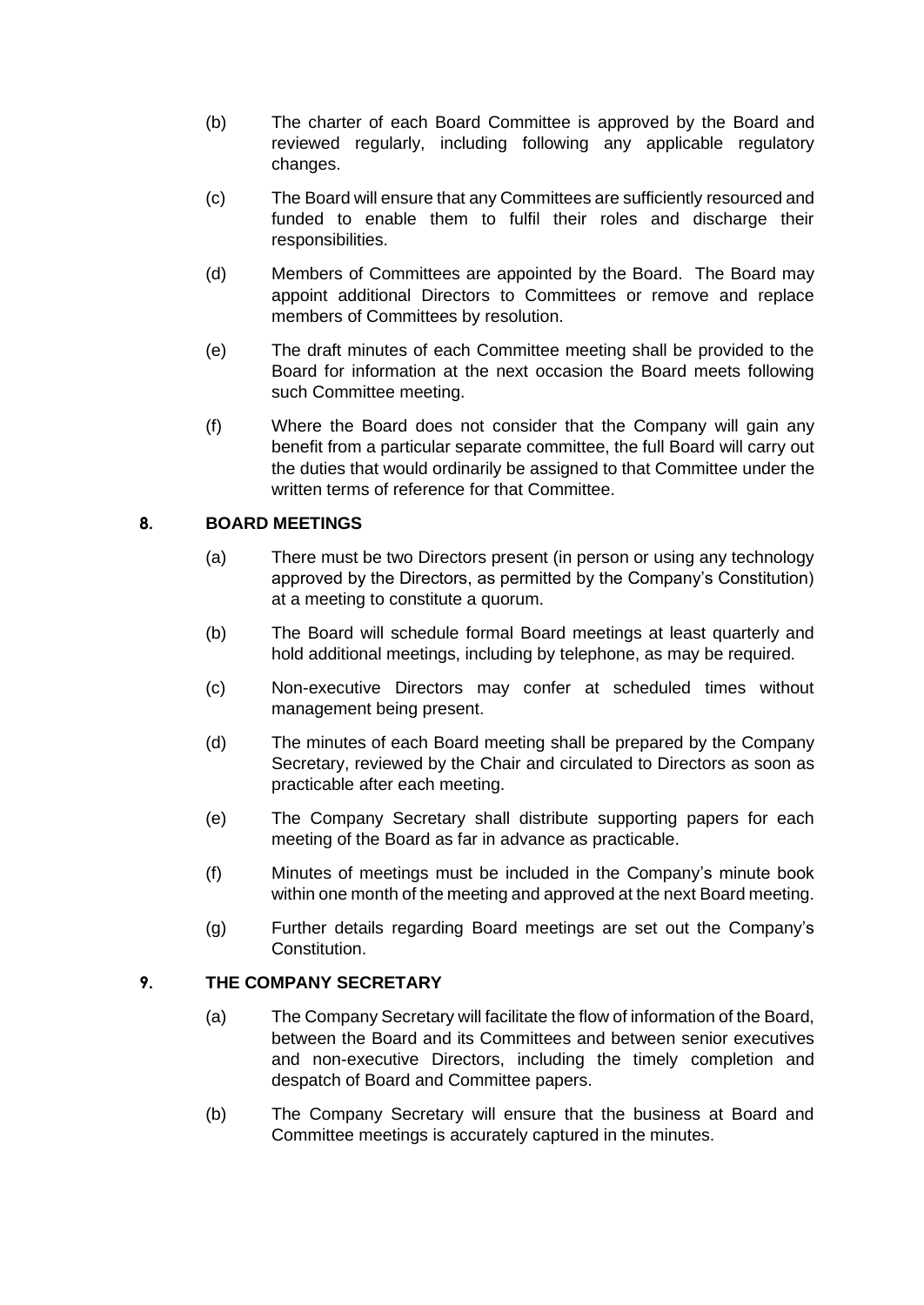- (c) The Company Secretary is to facilitate the induction of new Directors and professional development, in accordance with the Company's Induction and Professional Development Policy.
- (d) The Company Secretary is to facilitate the implementation of Board policies and procedures.
- (e) The Company Secretary is to provide advice to the Board, on corporate governance matters, the application of the Company's Constitution, the ASX Listing Rules and applicable other laws.
- (f) All Directors have access to the advice and services provided by the Company Secretary.
- (g) The Company Secretary is accountable directly to the Board, through the Chair, on all governance matters to do with the proper functioning of the Board.
- (h) The Board has the responsibility for the appointment and removal of the Company Secretary.

# **10. ACCESS TO ADVICE**

- (a) All Directors have unrestricted access to Company records and information.
- (b) All Directors may consult directly with management and employees as required to enable them to discharge their duties as Directors.
- (c) The Board, Board Committees or individual Directors may seek independent external professional advice as considered necessary at the expense of the Company, subject to prior consultation with the Chair. Subject to the Code of Conduct – Director Conflicts, a copy of any such advice received is to be made available to all members of the Board.

#### **11. PERFORMANCE REVIEW**

The Board will arrange an annual performance review of the Board, any Board Committees (if applicable) and individual Directors in accordance with the Company's Performance Evaluation Policy.

The Board will oversee the performance evaluation of the Managing Director on an annual basis, in accordance with the Company's Performance Evaluation Policy.